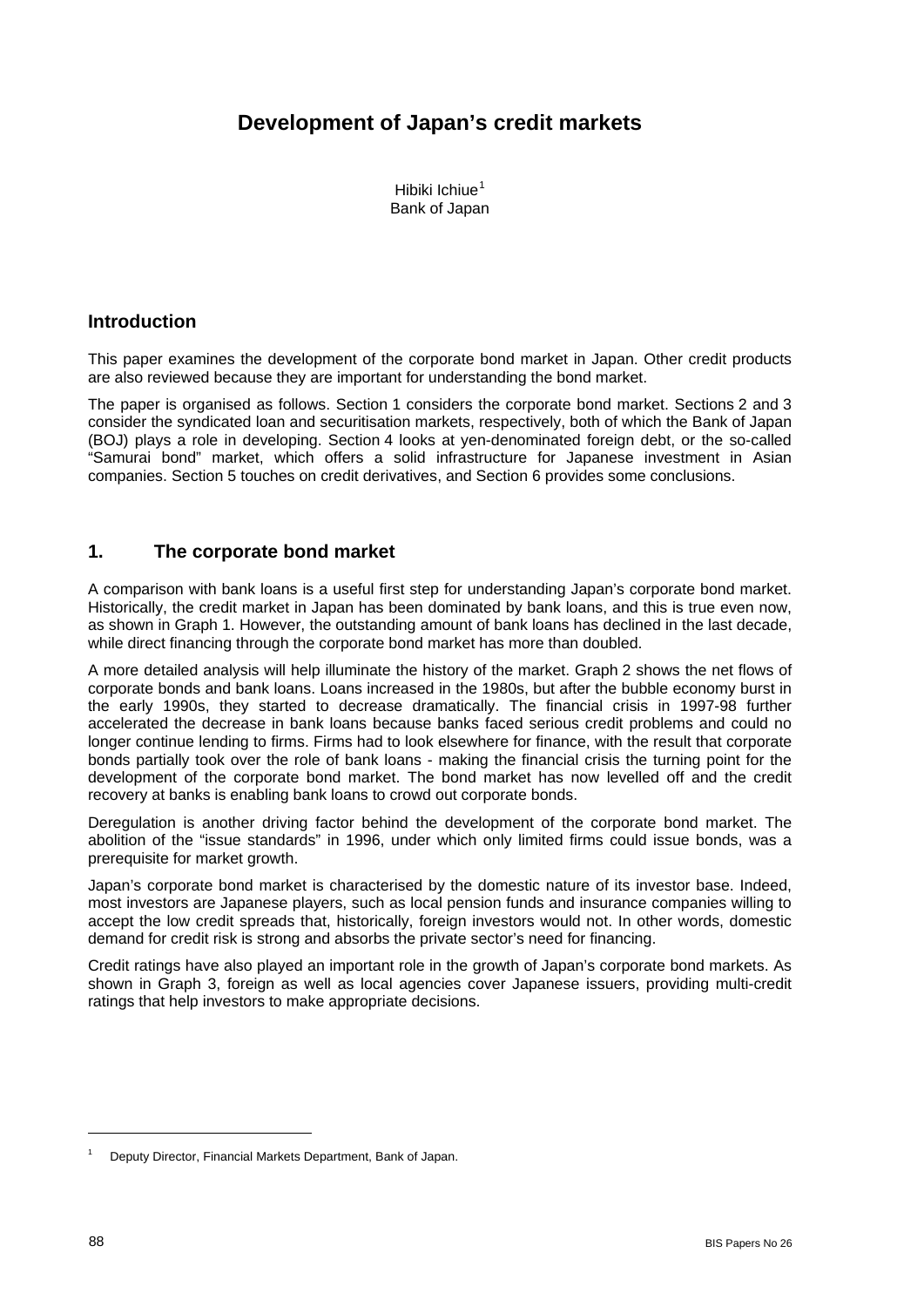Graph 1 **Outstanding amounts of loans/bonds** 



Note: The outstanding amount of corporate bonds in FY94 has been estimated by the BOJ. Privately issued bonds are excluded from corporate bonds.

Sources: BOJ "Flow of Funds"; IN database; Japan Securities Dealers Association.

#### **Net flow of corporate bonds**  -6 -4 -2 0 2 4 6 8 10 FY85 190 95 00 195/20 -30 -20 -10 0 10 20 30 40 50 Corporate bonds (left scale) Bank loans (right scale) (Trillion yen)

Graph 2

Note: Total net flow of corporate bonds before FY98 has been estimated by the BOJ. Privately issued bonds are excluded. Sources: BOJ "Flow of Funds"; IN database; Japan Securities Dealers Association.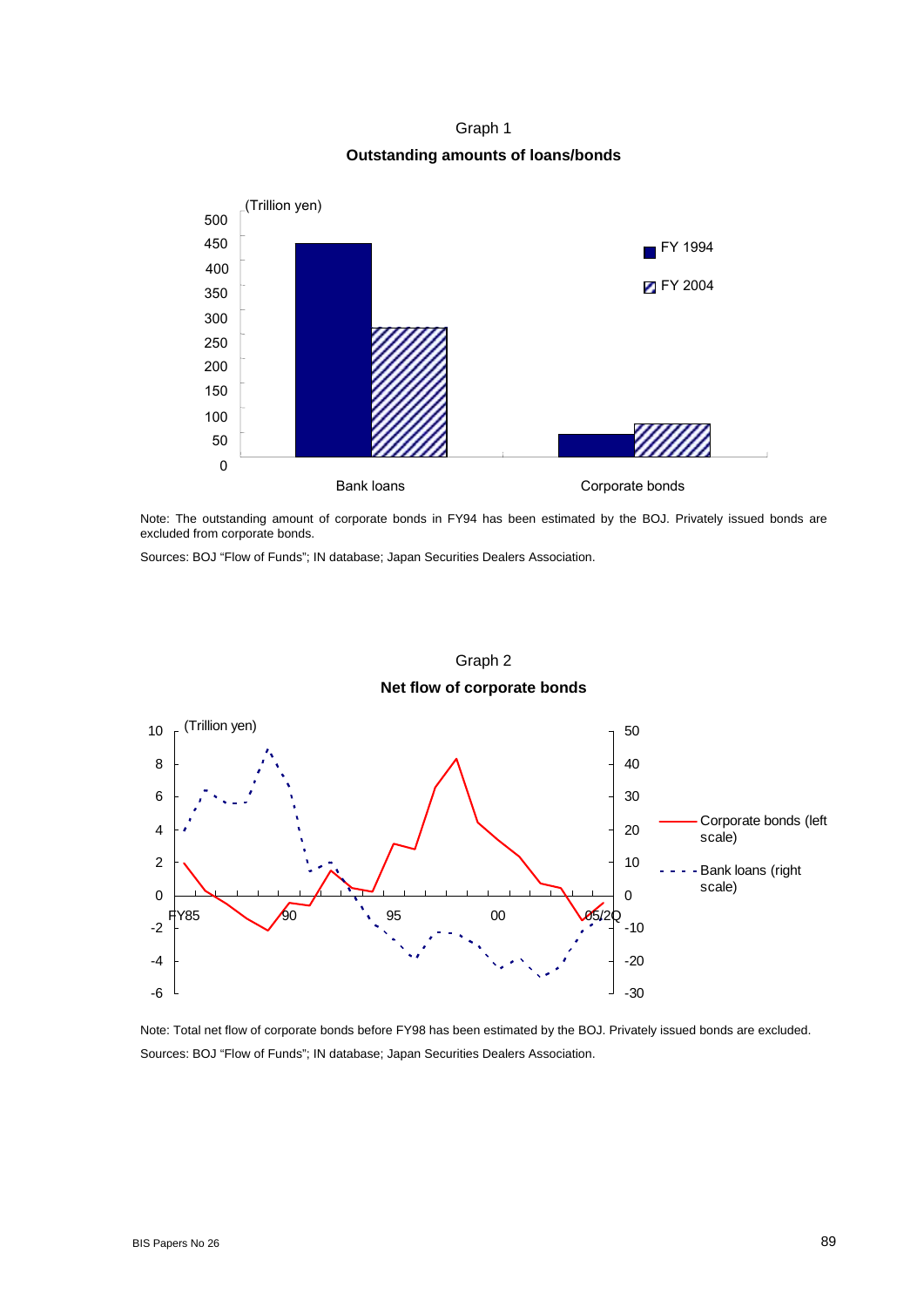Graph 3 **Coverage by rating agencies** 



Note: The numbers of Japanese issuers rated at end-July 2003 are reported. Source: Tsutomu Okato, "Credit Ratings in Japan", Chuokeizaisha 2004.





Note: 2005e figures are calculated on a year-on-year basis, using available data. RMBS stands for residential mortgage backed securities; CMBS stands for commercial mortgage backed securities.

Sources: BOJ, "The Survey on the Securitisation Market"; Deutsche Securities Limited Securitisation Research; Japan Securities Dealers Association; Thomson Financial.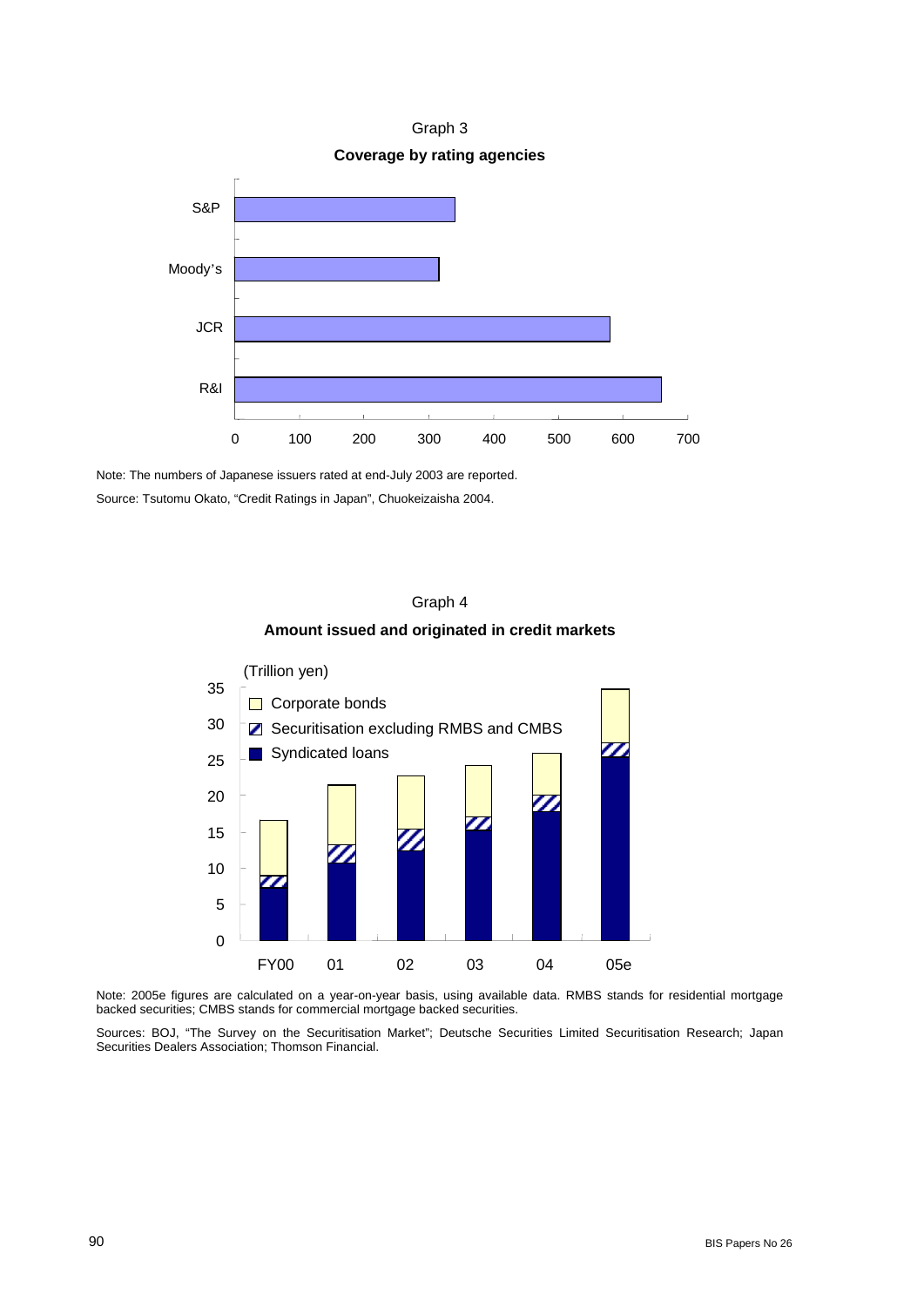## **2. The syndicated loan market**

As shown in Graph 4, the corporate bond market has levelled off recently. Securitisation, excluding mortgage-backed securities, provided some funding for firms following the financial crisis, but has been capped in recent years. In contrast, loan syndication is now taking off. This section considers the loan market.

The syndicated loans market started to develop after the financial crisis, because banks needed to liquidate non-performing loans. The primary loan syndication market is driving the recent growth of the loan market, as shown in Graph 5. The BOJ supports the market's growth in various ways. First, it publishes "Statistics on Syndicated Loans", which are useful for analysing the market since the report provides detailed breakdowns of data. (Note that the BOJ acts as a clearing house for information.) Second, the BOJ accepts syndicated loans as collateral for open market operations. Finally, the BOJ supports the activities of industry associations. For example, as a member of a working group, it helped the Japan Syndication and Loan-trading Association (JLSA) devise standard contracts.

As already mentioned, Japan's domestic demand for credit risk is strong, while investment opportunities in Japan's credit markets are very limited. Expansion of cross-border syndicated loans could broaden investment opportunities for Japanese investors, particularly in Asia, where regional companies might benefit from multiple sources of funding.

## **3. The securitisation market**

The securitisation of credit receivables and equipment leases has also served as a substitute for bank loans since the financial crisis, just as the corporate bond and secondary syndicated loan markets have done. Graph 6 shows that mortgage-backed securities have driven recent market growth. This growth has been due in part to deregulation, specifically the revision in 2003 of the Government Housing Loan Corporation Law to accelerate the liquidation of housing loans.

The BOJ commenced a program of outright purchases of asset-backed securities (ABSs) and Assetback commercial papers (ABCPs) in 2003 to support the transmission mechanism of monetary easing. In particular, the BOJ has tried to smooth the delivery of money to small and medium-sized enterprises, which have the greatest need for credit. To this end, over half of the BOJ's underlying portfolio is restricted to instruments issued by small and medium-sized enterprises. Although the total amount of outright ABS purchases is steadily increasing (Graph 7), the purchases remain small, reaching only around three million yen recently. However, this increase can be interpreted as a good sign for market development since it reflects stronger-than-expected demand from private investors. Indeed, market participants seem to have more confidence in securitisation since the BOJ's announcement of its own purchases.

The BOJ has also contributed to the sound development of the market by holding a workshop on securitisation to discuss market practices with a wide range of professionals. One outcome of the workshop is the "Survey on the Securitisation Market", which increases market transparency as it can be accessed freely on the BOJ's website. (The BOJ started the survey in 2004, and the private sector is planning to take it over.)

## **4. The Samurai bond market**

Graph 8 shows that the issuance of Samurai bonds has increased in recent years. Graph 9 shows that 16% of Samurai bonds in 2005 were issued by Asian institutions. Japanese investors are eager to purchase Samurai bonds, many of which provide them with wider spreads than bonds issued by Japanese firms. This market is a solid means for them to invest in Asian companies.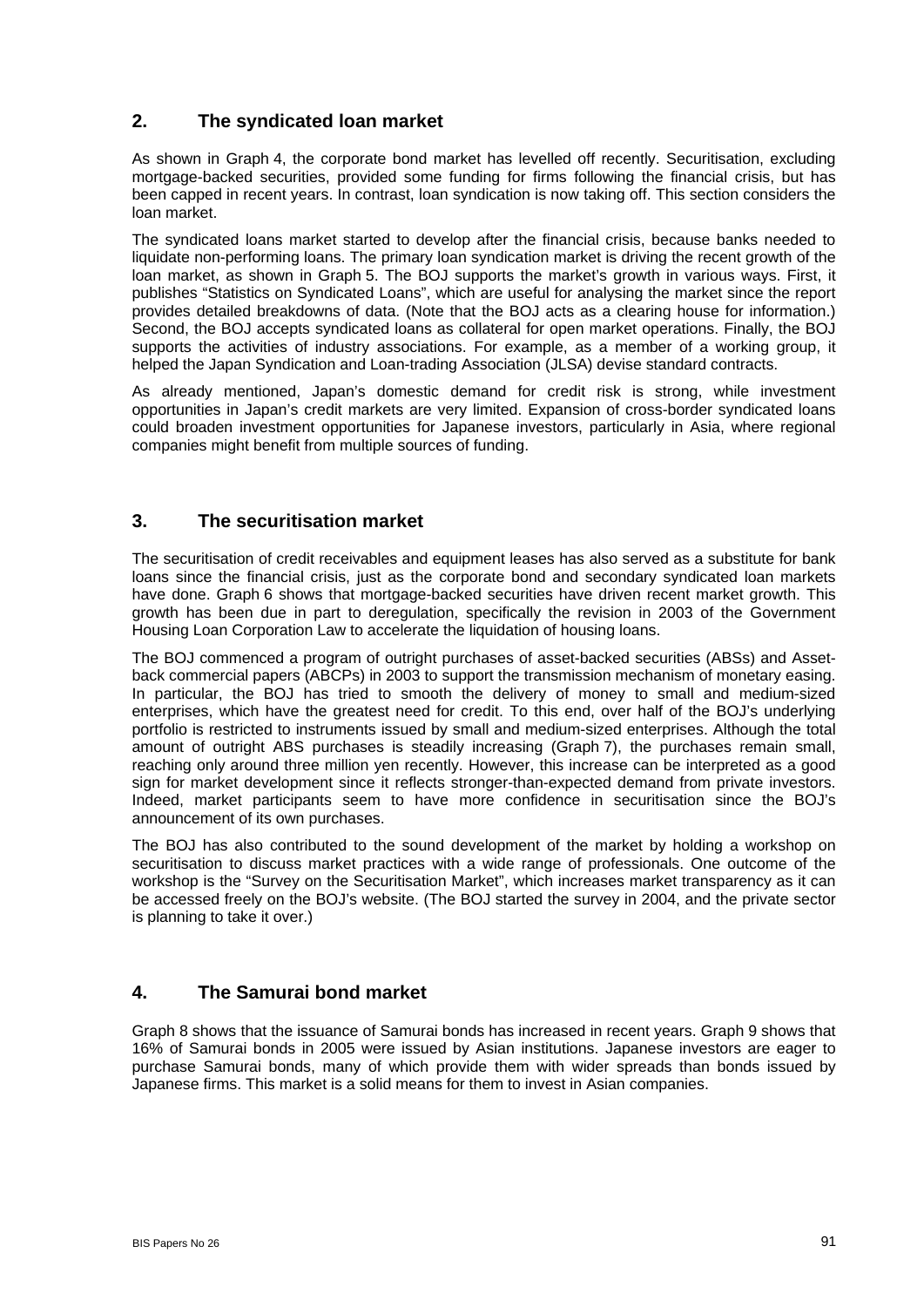#### **5. The credit derivatives market**

As can be seen in Graph 10, the size of Japan's credit derivatives market remains small compared with the global derivatives market. However, the Japanese market has expanded rapidly. It is not clear, though, whether credit derivatives help stabilise financial markets, and this will be an important topic to consider in the coming years.

#### **6. Conclusion**

This paper can be summarised by the following three points.

First, although bank loans have dominated the Japanese credit market, the corporate bond market, along with the secondary syndicated loan market and securitisation of credit receivables and equipment leases, has played an important role since the financial crisis. The infrastructure of the credit market is reasonably well developed, and is expected to support the Japanese economy during the next credit down-cycle.

Second, investment opportunities in Japan's credit market are limited. The Samurai bond market is enabling Japanese investors to invest in Asian companies, and cross-border syndicated loans may play a greater role in future.

Finally, deregulation, such as the abolition of bond issue standards, was a prerequisite for the development of the credit market. Measures by the BOJ, such as outright purchases of ABSs and ABCPs and publishing statistics and surveys on credit markets, have helped to enlarge the investor base, as well as develop a new financing channel for companies, particularly small and medium-sized enterprises.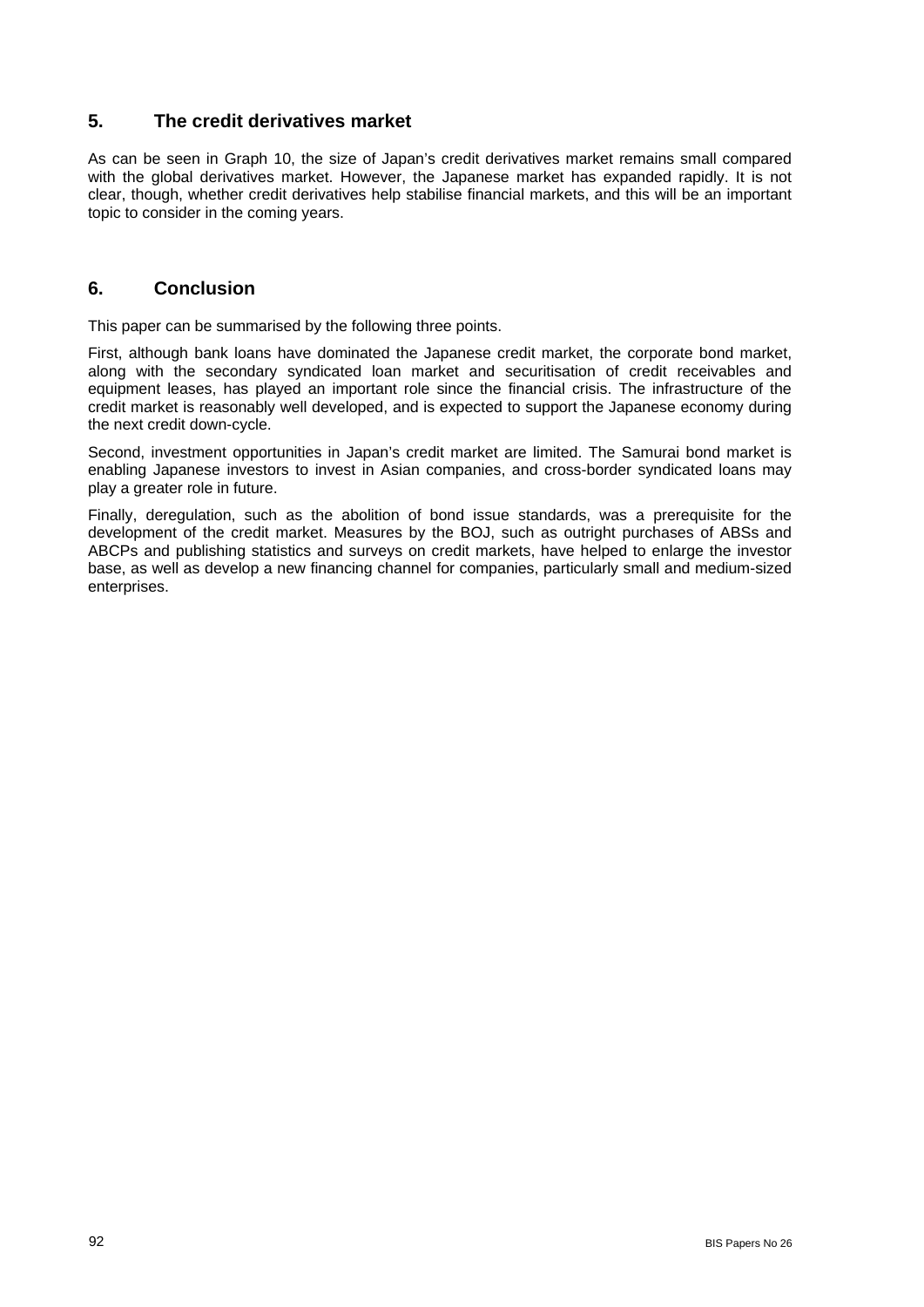$\Omega$ 5 10 15 20 25 30 35 FY00 01 02 03 04 05e 0% 10% 20% 30% 40% 50% Amount originated (by Thomson, left) **ZZ** Amount originated (by BOJ, left) Growth rate (by Thomson, right) Growth rate (by BOJ, right) (Trillion yen)

Graph 5 **Origination of syndicated loans** 

Note: 2005e figures are calculated on a year-on-year basis, using available data for April-September. Sources: BOJ; Thomson Financial.

#### Graph 6

#### **Amount issued in securitisation markets**



Note: 2005e figures are calculated on year-on-year basis, using available data for. April-September. CDO stands for collateralised debt obligations.

Sources: BOJ "The Survey on the Securitisation Market" (from FY04); Deutsche Securities Limited Securitisation Research (to FY03).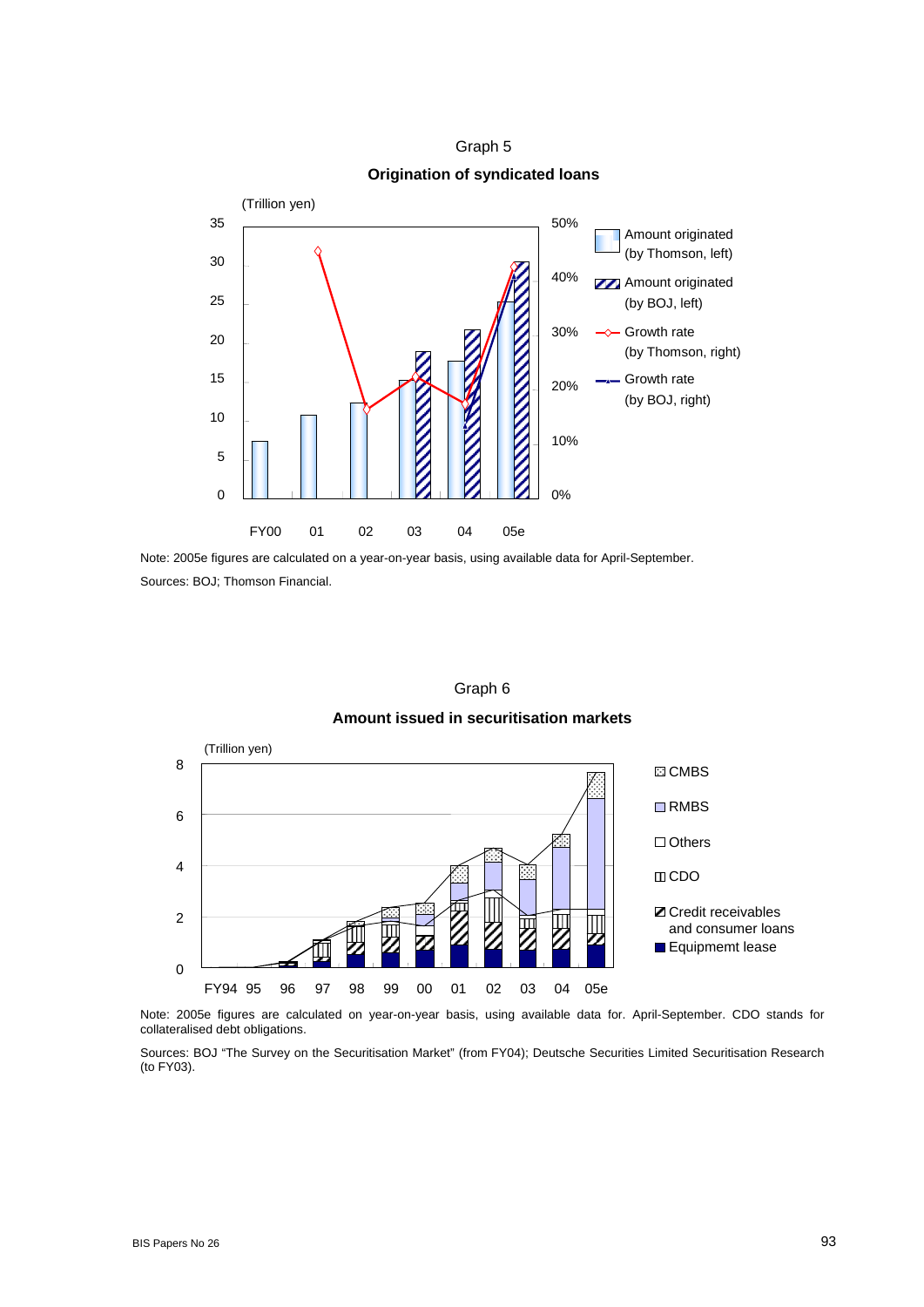

Graph 7 **Total amount of ABS and ABCP outright purchases** 

Source: BOJ.



Graph 8 **Amount of Samurai bonds issued and outstanding**

Note: The bar and the line correspond to issuance and outstanding amounts respectively. 2005e figures are calculated on a year-on-year basis, using data available for April-August.

Source: Japan Securities Dealers Association.